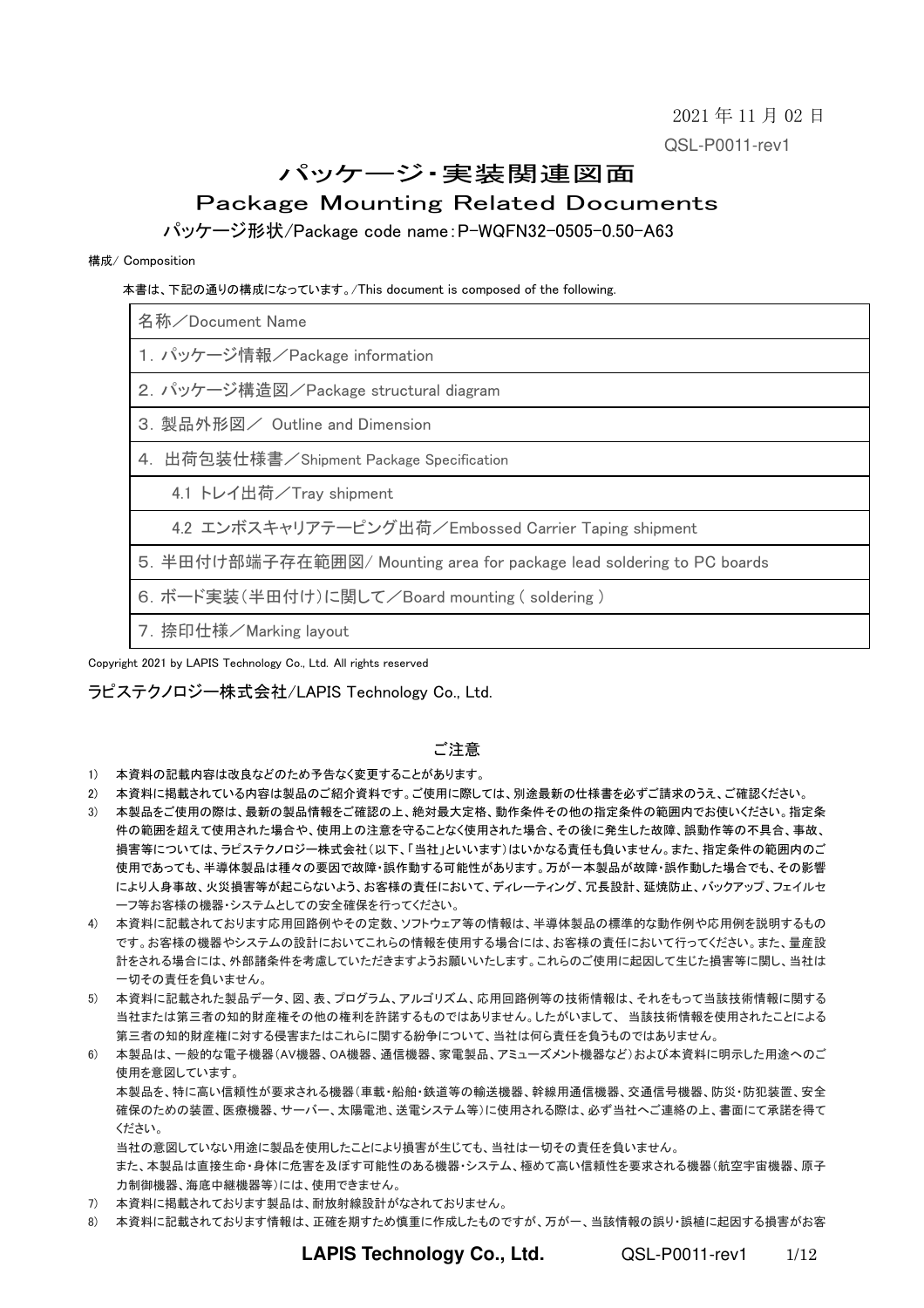様に生じた場合においても、当社はその責任を負うものではありません。

- 9) 本製品のご使用に際しては、RoHS 指令など適用される環境関連法令を遵守の上ご使用ください。お客様がかかる法令を遵守しないこと により生じた損害に関して、当社は一切の責任を負いません。
- 10) 本製品および本資料に記載の技術を輸出または国外へ提供する際には、「外国為替及び外国貿易法」、「米国輸出管理規則」など適用さ れる輸出関連法令を遵守し、それらの定めにしたがって必要な手続を行ってください。
- 11) 本資料に記載されている内容または本製品についてご不明な点がございましたらセールスオフィスまでお問い合わせください。
- 12) 本資料の一部または全部を当社の許可なく、転載・複写することを堅くお断りします。

#### Notes

- 1) The information contained herein is subject to change without notice.
- 2) The information contained herein is just for your reference. Before you use our Products, please contact our sales representative and verify the latest specifications.
- 3) When using LAPIS Technology Products, refer to the latest product information (data sheets, user's manuals, application notes, etc.), and ensure that usage conditions (absolute maximum ratings, recommended operating conditions, etc.) are within the ranges specified. LAPIS Technology disclaims any and all liability for any malfunctions, failure or accident arising out of or in connection with the use of LAPIS Technology Products outside of such usage conditions specified ranges, or without observing precautions. Even if it is used within such usage conditions specified ranges, semiconductors can break down and malfunction due to various factors. Therefore, in order to prevent personal injury, fire or the other damage from break down or malfunction of LAPIS Technology Products, please take safety at your own risk measures such as complying with the derating characteristics, implementing redundant and fire prevention designs, and utilizing backups and fail-safe procedures. You are responsible for evaluating the safety of the final products or systems manufactured by you.
- 4) Descriptions of circuits, software and other related information in this document are provided only to illustrate the standard operation of semiconductor products and application examples. You are fully responsible for the incorporation or any other use of the circuits, software, and information in the design of your product or system. And the peripheral conditions must be taken into account when designing circuits for mass production. LAPIS Technology disclaims any and all liability for any losses and damages incurred by you or third parties arising from the use of these circuits, software, and other related information.
- 5) No license, expressly or implied, is granted hereby under any intellectual property rights or other rights of LAPIS Technology or any third party with respect to LAPIS Technology Products or the information contained in this document (including but not limited to, the Product data, drawings, charts, programs, algorithms, and application examples、etc.). Therefore LAPIS Technology shall have no responsibility whatsoever for any dispute, concerning such rights owned by third parties, arising out of the use of such technical information.
- 6) The Products are intended for use in general electronic equipment (AV/OA devices, communication, consumer systems, gaming/entertainment sets, etc.) as well as the applications indicated in this document. For use of our Products in applications requiring a high degree of reliability (as exemplified below), please be sure to contact a LAPIS Technology representative and must obtain written agreement: transportation equipment (cars, ships, trains, etc.), primary communication equipment, traffic lights, fire/crime prevention, safety equipment, medical systems, servers, solar cells, and power transmission systems, etc. LAPIS Technology disclaims any and all liability for any losses and damages incurred by you or third parties arising by using the Product for purposes not intended by us. Do not use our Products in applications requiring extremely high reliability, such as aerospace equipment, nuclear power control systems, and submarine repeaters, etc.
- 7) The Products specified in this document are not designed to be radiation tolerant.
- 8) LAPIS Technology has used reasonable care to ensure the accuracy of the information contained in this document. However, LAPIS Technology does not warrant that such information is error-free and LAPIS Technology shall have no responsibility for any damages arising from any inaccuracy or misprint of such information.
- 9) Please use the Products in accordance with any applicable environmental laws and regulations, such as the RoHS Directive. LAPIS Technology shall have no responsibility for any damages or losses resulting non-compliance with any applicable laws or regulations.
- 10) When providing our Products and technologies contained in this document to other countries, you must abide by the procedures and provisions stipulated in all applicable export laws and regulations, including without limitation the US Export Administration Regulations and the Foreign Exchange and Foreign Trade Act..
- 11) Please contact a ROHM sales office if you have any questions regarding the information contained in this document or LAPIS Technology's Products.
- 12) This document, in part or in whole, may not be reprinted or reproduced without prior consent of LAPIS Technology.

(Note) "LAPIS Technology" as used in this document means LAPIS Technology Co., Ltd.

Copyright 2021 LAPIS Technology Co., Ltd. All rights reserved.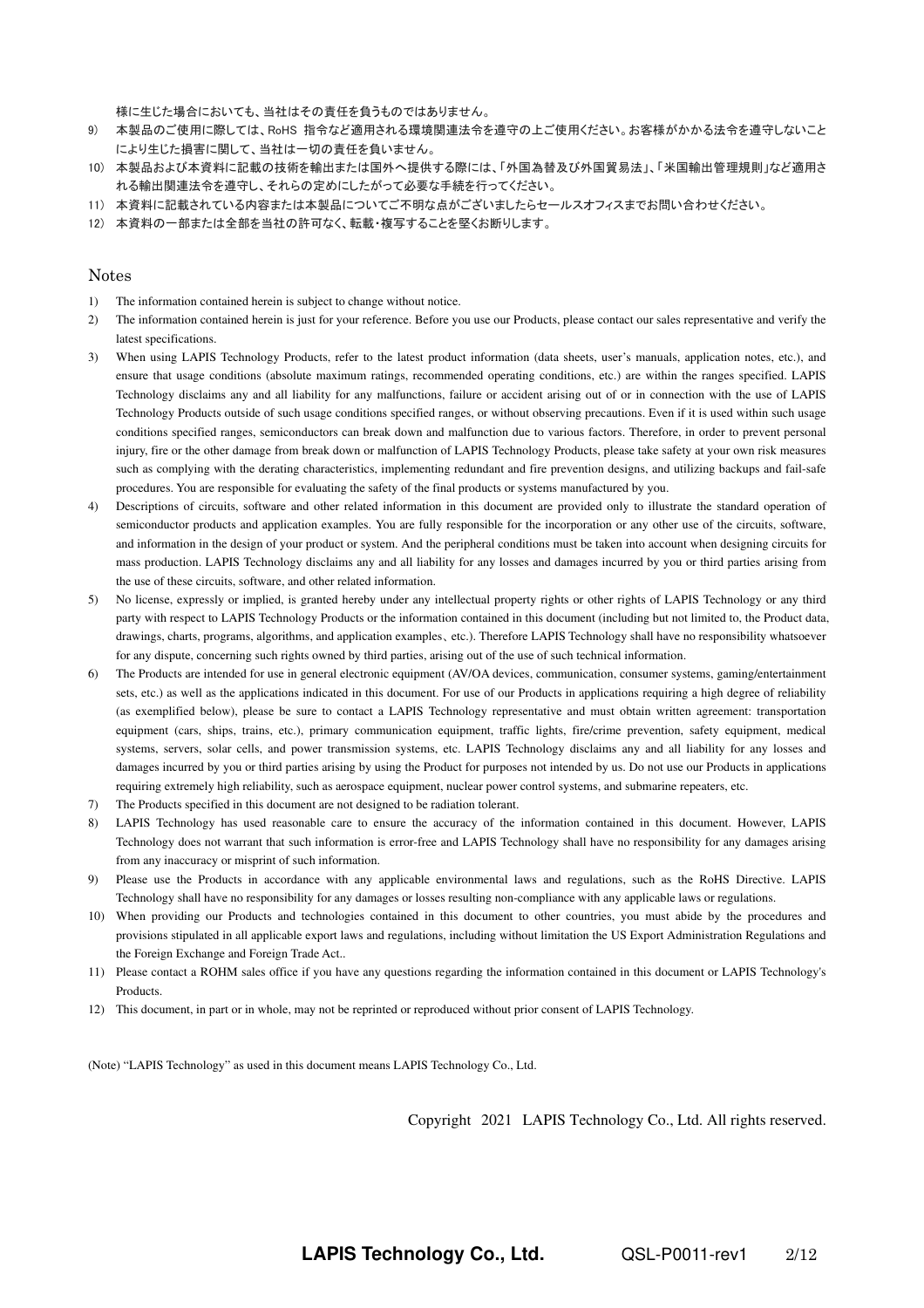# 1.パッケージ情報

Package information

パッケージ形状 Package code : P-WQFN32-0505-0.50-A63 パッケージ端子数 Terminal number : 32 パッケージ重量(g) Package mass : 0.055 TYP 端子処理 Lead finish : Ni/Pd/Au MSL レベル MSL level : 3

### 2.パッケージ構造図

Package structural diagram



# 3.製品外形図

Figure of product external form

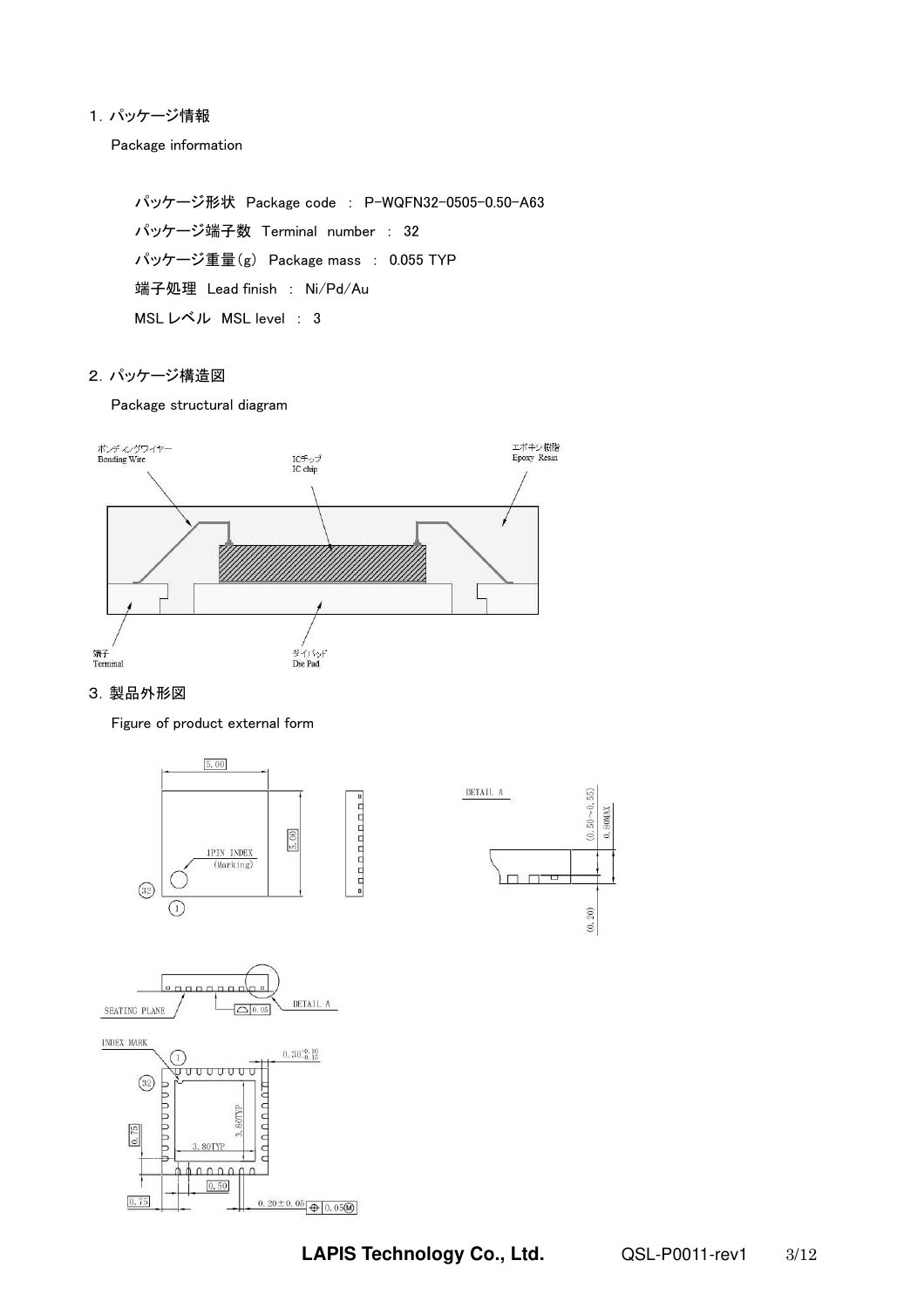- 4. 出荷包装仕様書/Shipment Package Specification
	- 4.1 トレイ出荷 Tray shipment
		- 4.1.1 トレイ内の IC の1ピン収納方向 Placing orientation in the tray



# 4.1.2 包装 Packing

(1) トレイの結束 Unity of the tray

トレイは方向を揃えて結束します。上蓋用空トレイ 1 枚+IC 搭載トレイ 10 枚を一単位として結束します。 Trays are bundled in the same direction. A bundle of trays consists of 1 top empty tray + 10 trays.



(2) 防湿包装 Moisture proof packing

乾燥剤、インジケータカードとともに防湿袋に収納します。

A bundle of trays with ICs should be stored in a moisture proof bag together with a desiccant and indicator card.



**LAPIS Technology Co., Ltd.** QSL-P0011-rev1 4/12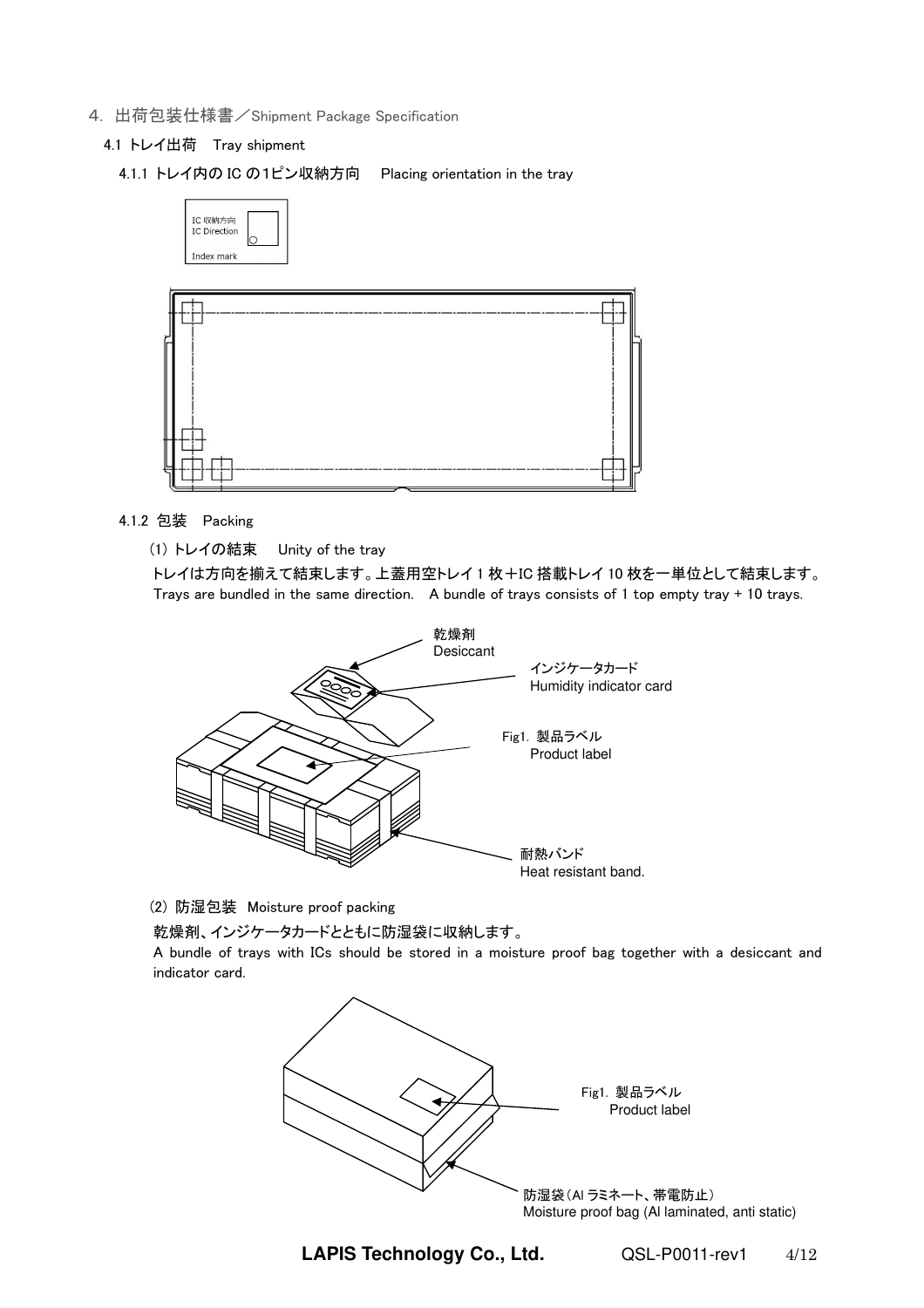(3) 内箱包装 Stores the inner box.

防湿包装したトレイを内箱に収納します。

Store the moisture proof packaged tray in the inner box.



| 材質<br>Material  | 外形寸法<br>Dimension<br>$W \times D \times H$ (mm) |
|-----------------|-------------------------------------------------|
| ダンボール<br>Carton | $387 \times 191 \times 130$                     |

### (4) 外箱包装 Outer box packing

#### 内箱を外箱で包装します。(最大、4箱 内箱が入っています。)

I wrap an inner box with an outer box. (maximum, four inner boxes enter.)



Fig1. 製品ラベル Product label



※⑦ロット混載の場合は、ロット毎にロット No.と数量を表記します。 In case of mix lot, it writes lot No. and quantity every lot.

①社外品名 Product No ②数量 Quantity ③共通ロット No. Common LotNo. ④社内品名 Internal Product No ⑤パック日 Date of pack ⑥開封後保管期限 Usage period after opening ⑦ロット No.(数量) Lot number(Quantity) ⑧鉛フリー表示 Pb Free ⑨原産国 Country of origin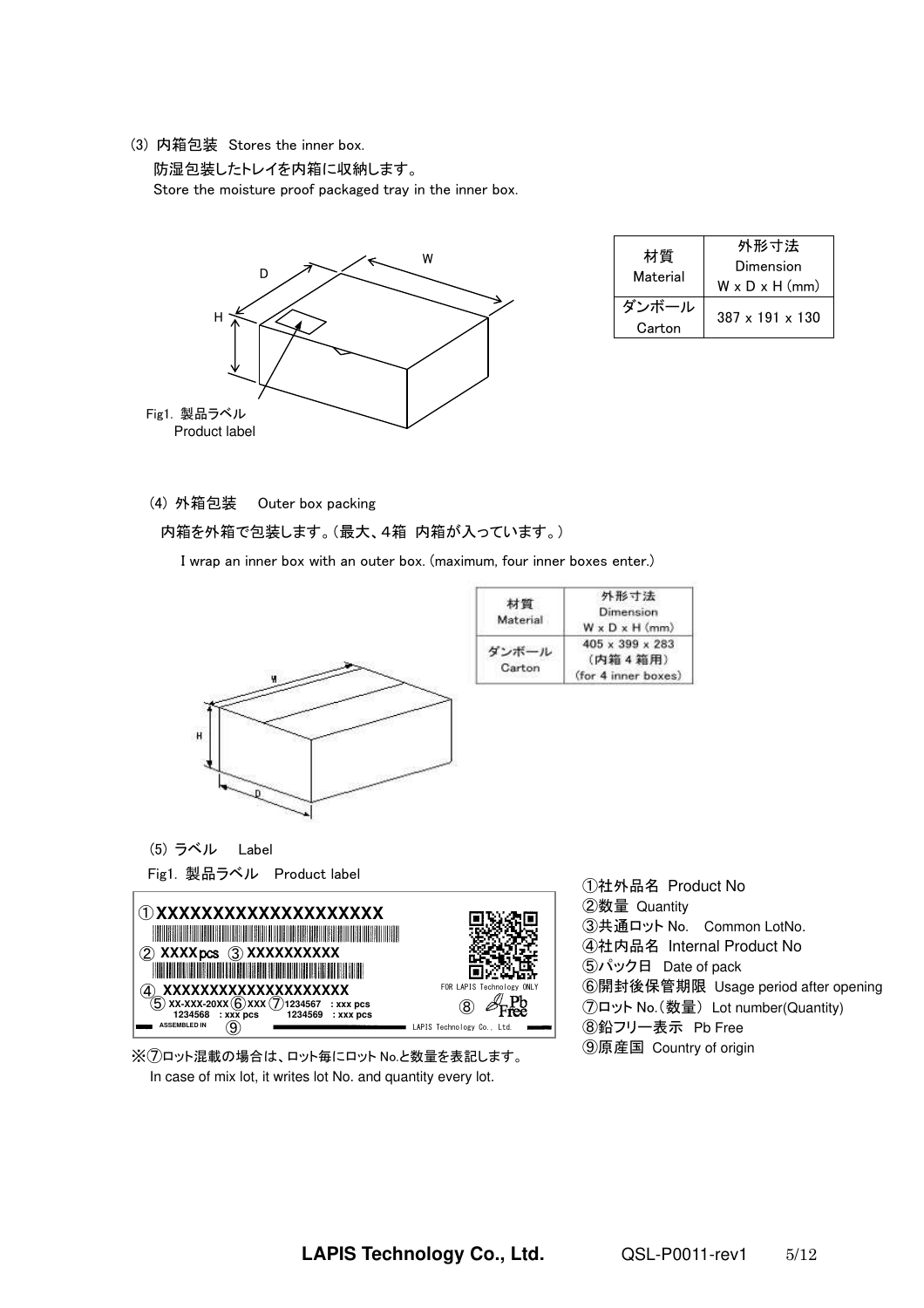# 4.1.3 トレイ仕様 Tray specifications

# (1) トレイ外形寸法 Tray dimensions

| 寸法<br>Dimension | $\mathcal{A}_{\mathcal{A}}$      | P <sub>1</sub> | n1 | B                     | P <sub>2</sub>  | n2 |
|-----------------|----------------------------------|----------------|----|-----------------------|-----------------|----|
| (mm)            | 7.95                             | 10.0           | 12 | 7.5                   | 10.0            | 30 |
| 収納数 IC/Tray     | $403$ pcs                        |                |    | 耐熱温度(Heat proof Temp) | $150^{\circ}$ C |    |
| 材質 Material     | 導電性 PPE<br><b>Conductive PPE</b> |                |    |                       |                 |    |

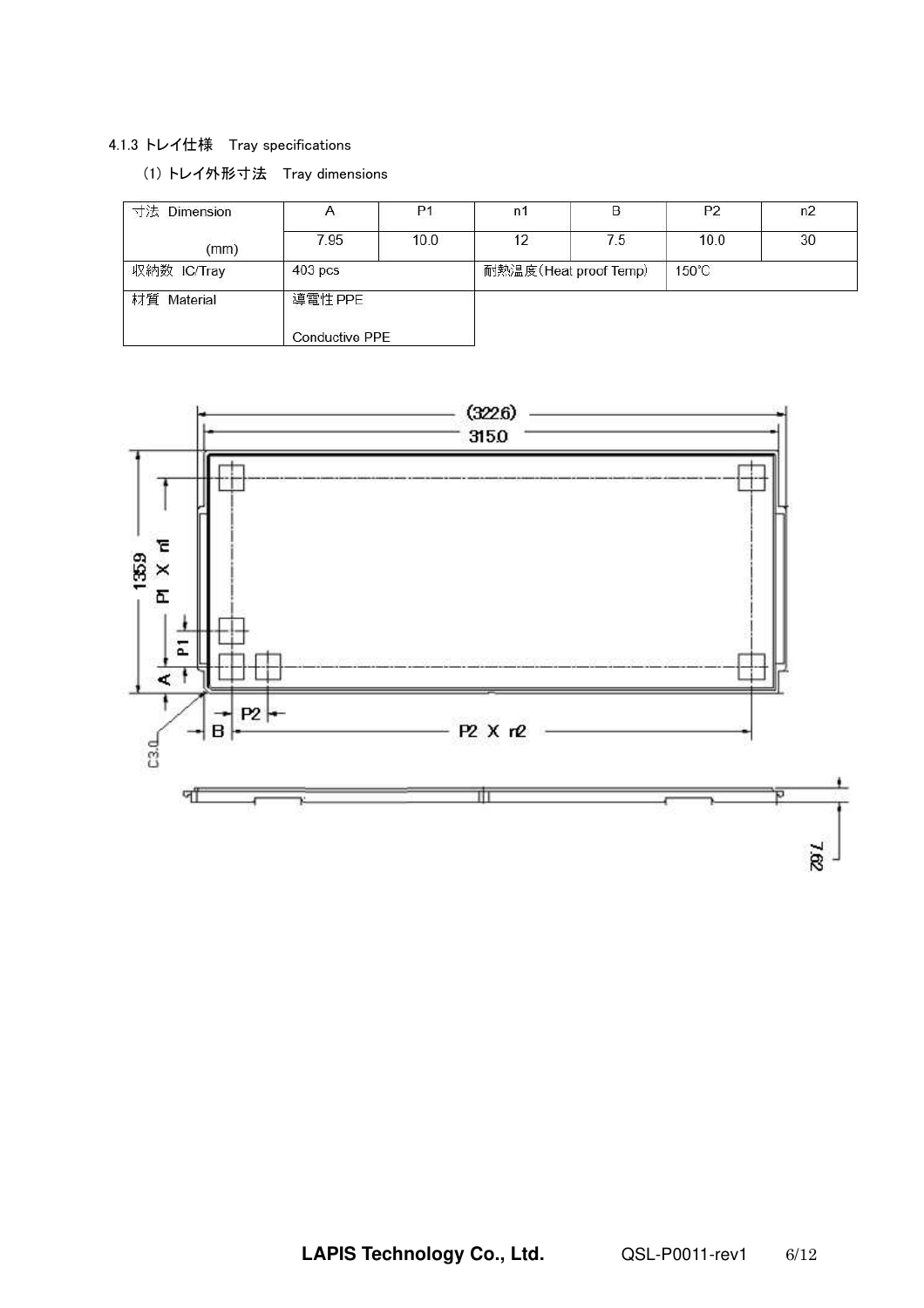4.2 エンボスキャリアテーピング出荷 Embossed Carrier Taping shipment

4.2.1 エンボスキャリアテープ内の IC の収納方法 Placing orientation in the tray



4.2.2 梱包 Packing

(1) リール巻き取り Reel rewind

IC をエンボスキャリアテープに収納し、カバーテープを貼り、リールに巻き取ります。 Seal up the IC packed embossed carrier tape using cover tape and wind it around the reel.



※ロットの混在するリールには、混在するロットの数だけラベルを貼ります。 The lot pastes a label only about the number of the intermingling lots to the intermingling reel.

## (2) 防湿包装 Moisturev proof packing

リールに巻き取られたエンボスキャリアテープを乾燥剤、温度表示カードと一緒に防湿袋に収納します。 Reeled embossed carrier tape should be stored in an aluminum laminated moisture proof bag together with a desiccant and indicator card.

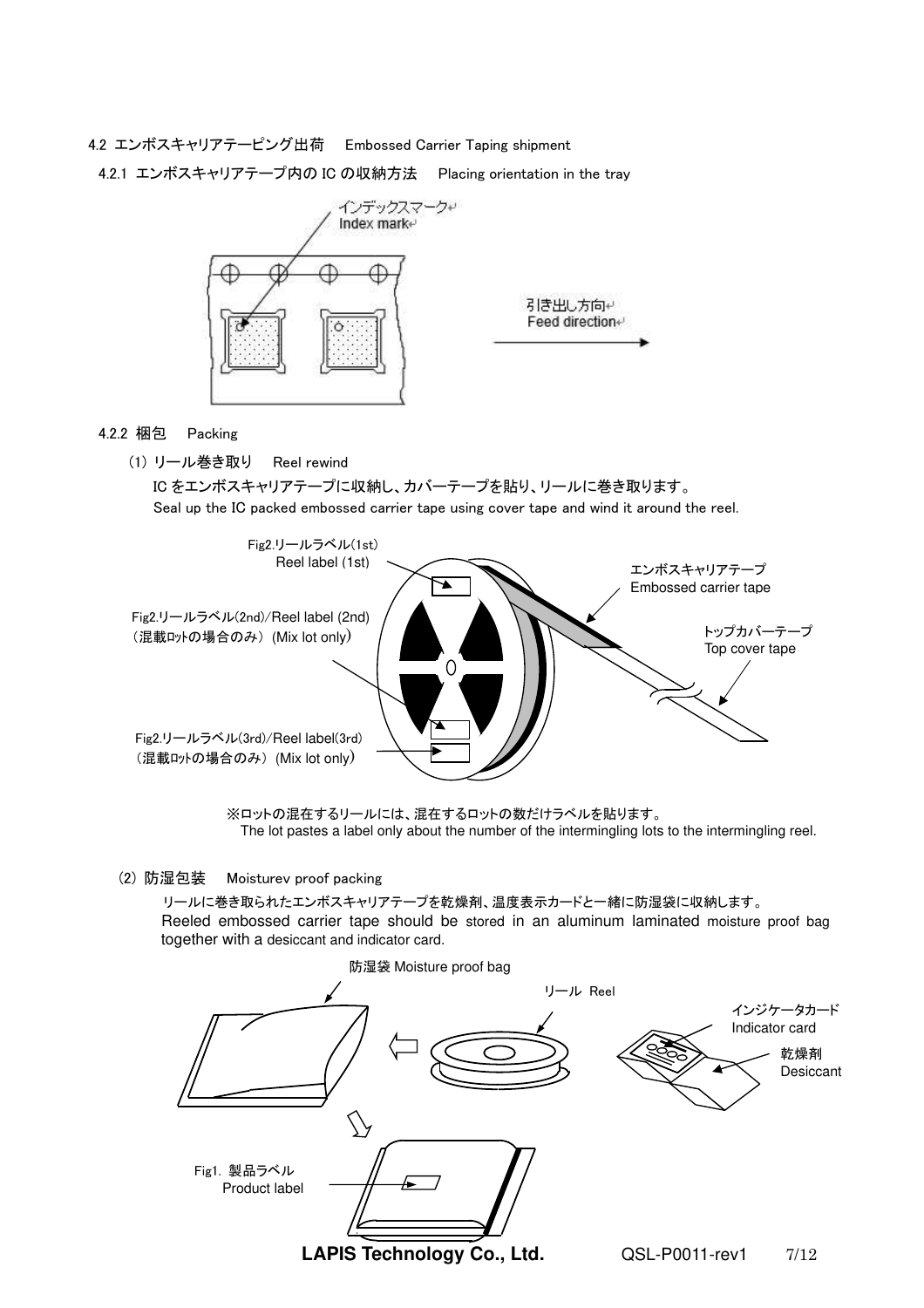## (3) 内箱包装 Inner box packing

防湿包装したリールを内箱に収納します。

Store the moisture proof packaged Reel in the inner box.



| 材質<br>Material  | 外形寸法<br>Dimension<br>$W \times D \times H$ (mm) |
|-----------------|-------------------------------------------------|
| ダンボール<br>Carton | $205 \times 210 \times 33$                      |

(4) 外箱包装 Outer box packing

#### 内箱を外箱で包装します。(最大、10 箱 内箱が入っています。)

 I wrap an inner box with an outer box. (maximum, ten inner boxes enter.) 内箱を外箱で包装します。

Store the inner box in the Outer box



| 材質<br>Material  | 外形寸法                        |
|-----------------|-----------------------------|
|                 | Dimension                   |
|                 | $W \times D \times H$ (mm)  |
| ダンボール<br>Carton | $460 \times 220 \times 186$ |
|                 | (内箱 10 箱様)                  |
|                 | (for 10 inner boxes         |

#### (5) ラベル Label

Fig1. 製品ラベル Product label



※⑦ロット混載の場合は、ロット毎にロット No.と数量を表記します。 In case of mix lot, it writes lot No. and quantity every lot.

Fig2. リールラベル Reel label

| YPF     |              |            |                            |  |
|---------|--------------|------------|----------------------------|--|
| LOT NO. | ቫ            |            |                            |  |
|         | 3            | <b>PCS</b> | <b>DIRECTION</b>           |  |
|         | ACCEMBLED IN |            | LAPIS Technology Co., Ltd. |  |

**ASSEMBLED IN** ⑤

**LAPIS Technology Co., Ltd.** QSL-P0011-rev1 8/12

①社外品名 Product No ②数量 Quantity ③共通ロット No. Common LotNo. ④社内品名 Internal Product No ⑤パック日 Date of pack ⑥開封後保管期限 Usage period after opening ⑦ロット No.(数量) Lot number(Quantity) ⑧鉛フリー表示 Pb Free ⑨原産国 Country of origin

①社外品名 Product No ②ロット No. Lot number ③数量 Quantity ④収納方向 Direction ⑤原産国 Country of origin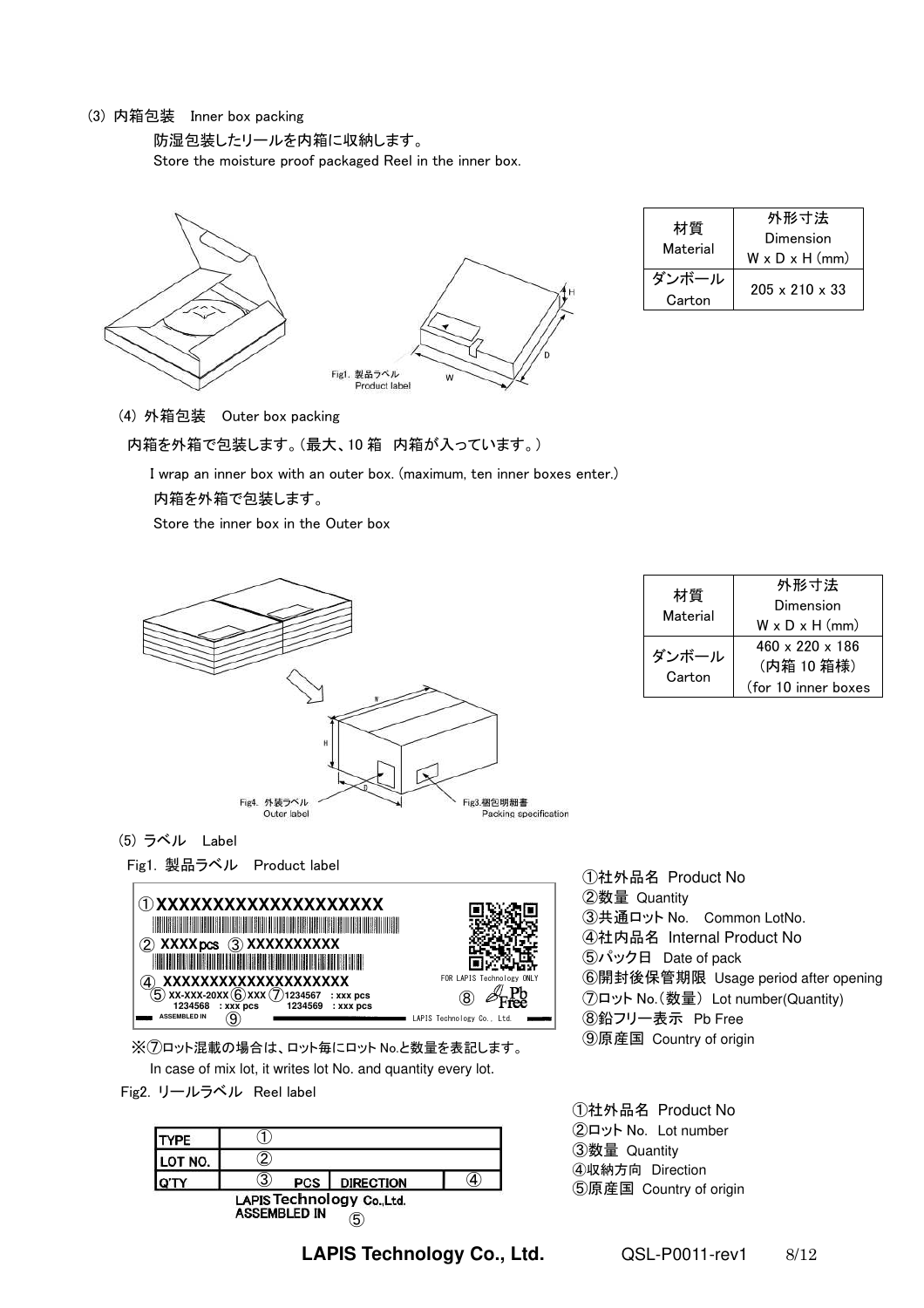4.2.3 エンボスキャリアテーピング仕様 Emboss carrier taping specifications

(1) エンボスキャリアテーピング寸法 Emboss carrier taping dimensions



カバーテープの接着面に対して 165~180°の角度において、毎分 300mm の速度で引っ張っ た場合の引き剥がし強度は 0.1N~1.3N です。

The cover tape peel strength should be between 0.1N to 1.3N when the cover tape is peeled up at the speed of 300 mm a minute at the angle of 165 to 180 degrees with respect to the cover tape adhesion surface.

(3) リール外形寸法 Reel external form dimensions



**LAPIS Technology Co., Ltd.** QSL-P0011-rev1 9/12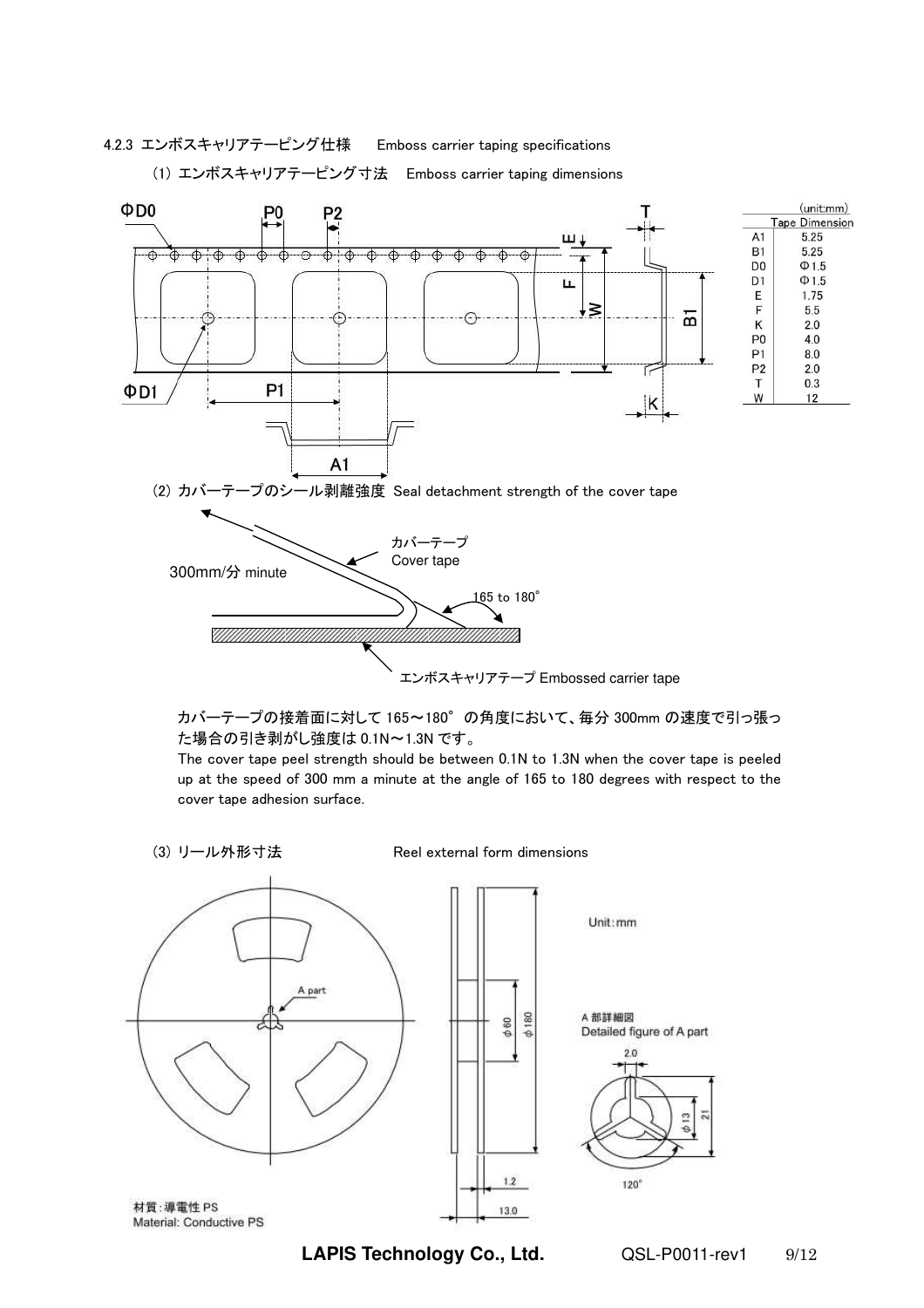5.半田付け部端子存在範囲図 Mounting area for package lead soldering to PC boards

パッケージ形状 Package shape :P-WQFN32-0505-0.50-A63



 実装基板のフットパターンの設計の際には、実装の容易さ、接続の信頼性、配線の引き回し、半田 ブリッジ発生のないことなどを十分考慮してください。

 フットパターンの最適な設計は基板材質、使用する半田ペースト種類、厚み、半田付け方法 などに よって変わってきます。従って、本パッケージの端子の存在し得る範囲を「半田付け部 端子存在範囲 図」として示しますので、フットパターン設計の参考資料としてください。

When laying out PC boards, it is important to design the foot pattern so as to give consideration to ease of mounting, bonding, positioning of parts,reliability, wiring,and eliminationof solder bridges.

 The optimum design for the foot pattern varies with the materials of the substrate,the sort and thickness of used soldering paste,and the way of soldering. Therefore when laying out

the foot pattern on the PC boards, refer to this figure which mean the mounting area that the package leads are allowable for soldering to PC boards.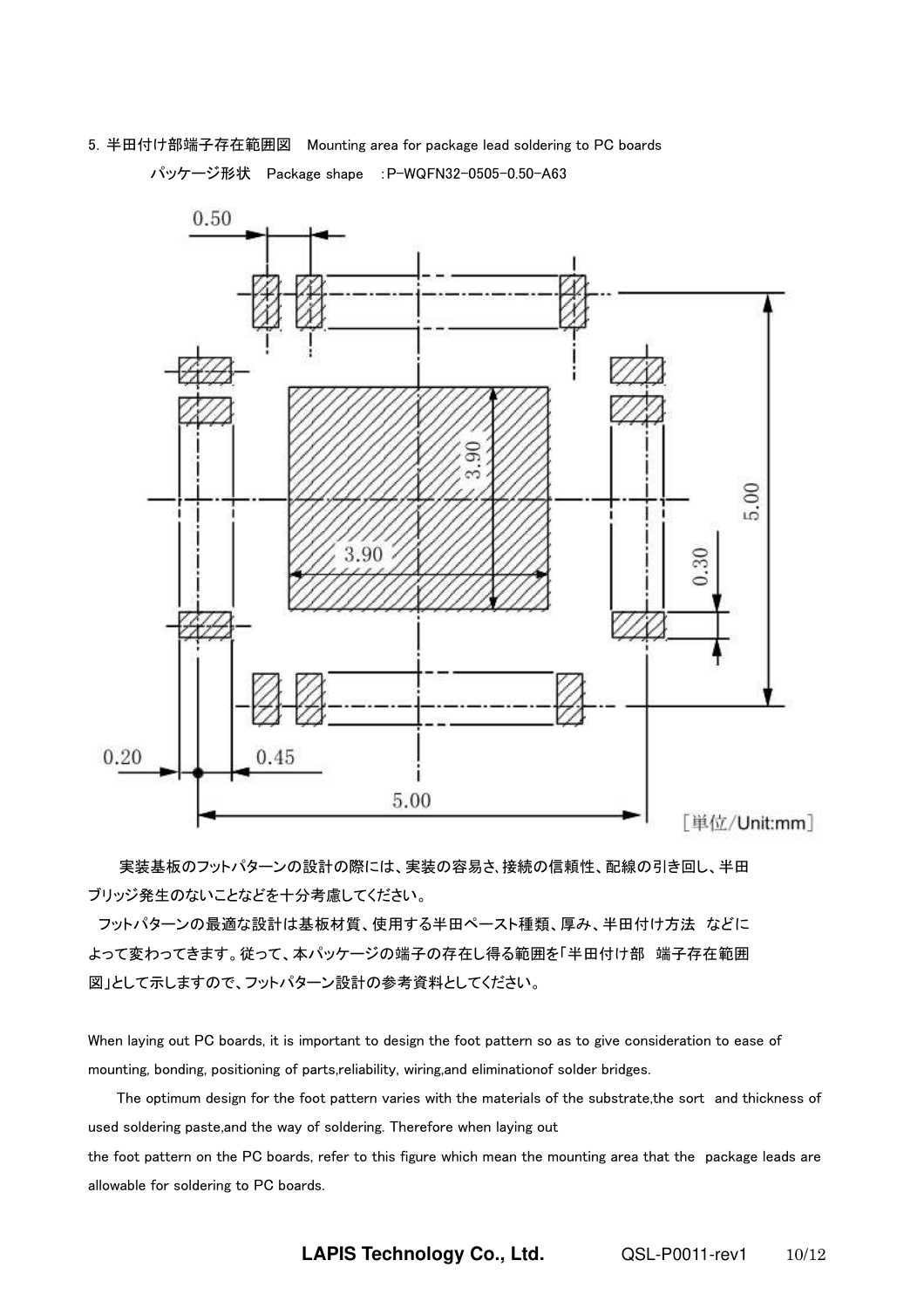```
6.ボード実装(半田付け)に関して Board mounting ( soldering )
```
本製品は下記の内容の範囲内でボード実装(半田付け)をお願いしております。

```
 Products are permitted to following contents for board mounting ( soldering )
```

```
1.本製品の出荷形態は防湿梱包です。(シリカゲル、吸湿インジケーター入り、アルミバッグ)
```
Products are shipped by moisture-proof packing. (dry silica gel, indicator card and aluminum bag)

```
2. 防湿梱包品の保管条件は、未開封の状態において、温度 40℃以下、湿度 85%以内とします。
   保管期限として、防湿バッグのラベルに記載しておりますドライパック日より 5 年間、もしくは納入日から 1 年間を目安としてご使用下さい。 
   ただし、ドライパック日、納入日に関わらず、ドライパックを開封し、包装内の吸湿インジケーターの 30%部分が青色であればリフロー可能です。 
    Unopened dry pack products must be stored within 40 ℃ and 85% or less humidity. 
    Unopened dry pack products should be used less than 5 years from packing date or 1 year from delivery date. 
    If 30% of the indicator card is colored blue when the dry pack is unpacked, the reflow soldering is possible regardless of packing 
    date and deliver date. 
3. 防湿梱包開封後の保管条件は、温度 5~30℃、湿度は一日平均で 30~60%以内としてください。但し、瞬時に値が超えても問題ありません。
```
 防湿梱包を開封してから、ボード実装するまでの保管期限は 168h です。 Opened dry pack products must be stored at 5 to 30 ℃ and 30 to 60% humidity on a daily average. Instantaneously exceeding these values does not affect the products. Opened dry pack products must be mounted within 168h.

4.ボード実装の回数は、下記遠赤外線リフロー(IR) の温度プロファイルの最大温度の範囲内において、2 回以内として下さい。

尚、はんだ濡れ性を確保するために、リフロー時のリード表面温度は 235℃以上に設定してください。

 Boards must be mounted within twice and within maximum temperature of temperature profile for the far infrared reflow (IR) as following.

In addition, set lead surface temperature is 235 ℃ and more during reflow to ensure wettability.

5.防湿包装開封後の保管期限を越えたものの処置について

 耐熱トレイ出荷品は下記ベーク条件でベークを実施してください。 マガジン(チューブ)、テープ&リール出荷品は、その包装容器のままではベークできません。 金属製マガジンまたは、耐熱トレイに詰め替えてベークしてください。

○ベーク条件: 125℃±5℃、24h ○ベーク可能回数:5回まで

How to treat Overtimed Products

Products packed with heat-resistant tray must be baked as following baking condition.

Products packed with a magazine and tape and reel cannot be baked in that packaging format.

Products must be baked after being put in a metal magazine tube or a heat-resistant tray.

\*The baking conditions: 125 ℃ ±5 ℃ and 24hours. \*Baking can be performed a maximum of 5 times.

6.手付けは、以下の条件でお願いします。

リード部の温度 260℃×10s 以内、又は 380℃×5s 以内。(尚、パッケージの表面温度は 150℃以内として下さい。)

Manual Soldering Conditions

Lead temperature: 260 ℃ , 10s or 380 ℃ ,5s max. (Package surface temperature: 150 ℃ max.)

図:遠赤外線リフロー温度プロファイル

Fig.: Far Infrared Reflow Temperature profile